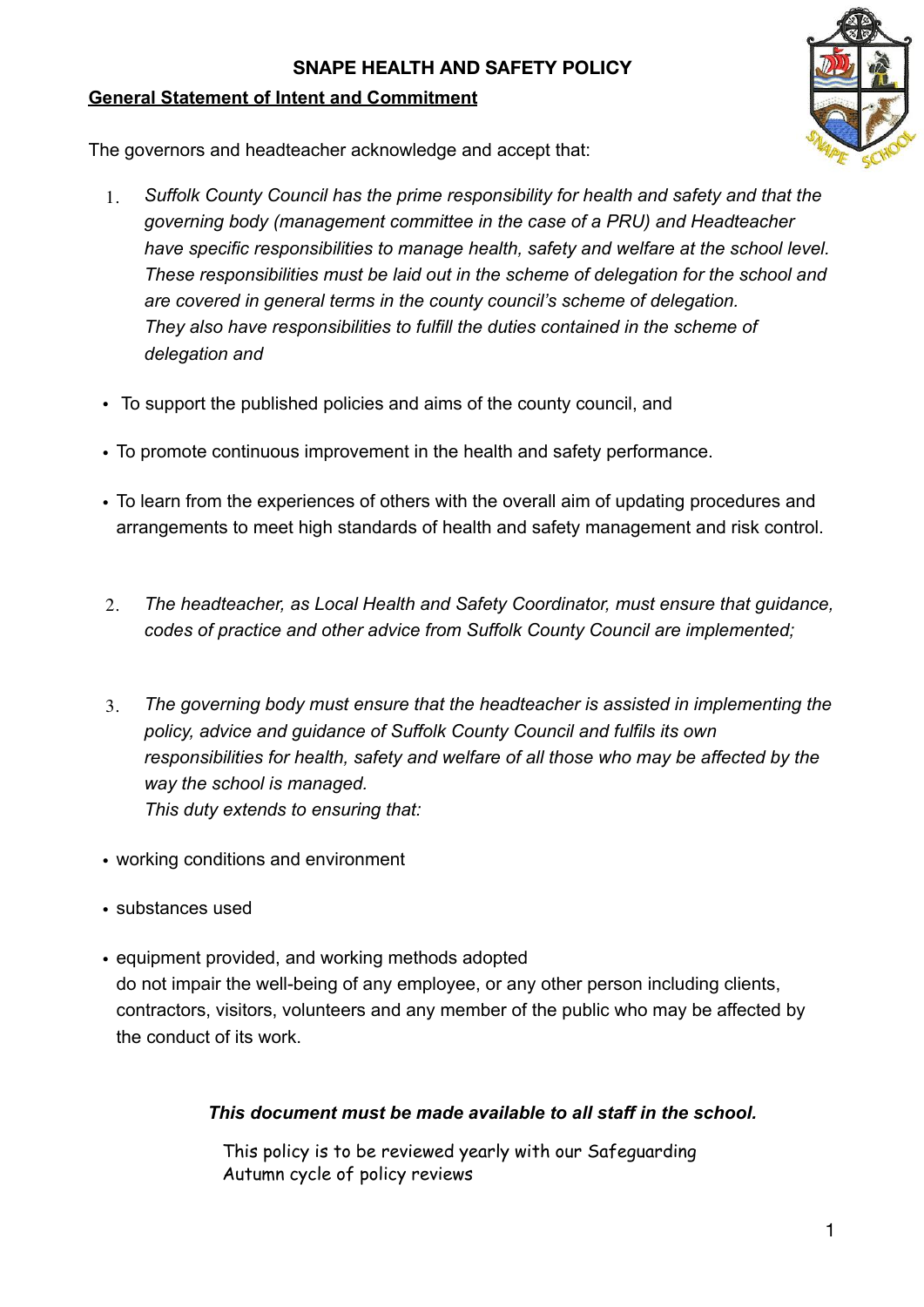# Organisation

| <b>Task</b>                                                      | <b>Name of person</b><br>responsible | Job title of person<br>responsible    |
|------------------------------------------------------------------|--------------------------------------|---------------------------------------|
| HSW System & Policy review                                       | Graeme Murray                        | Premises<br>Committee                 |
| Health and safety committee and/or<br>governor committees        | Graeme Murray                        | Governing Body                        |
| Communication and information<br>management                      | Sarah Gallagher./Jo<br>Hurren        | Headteacher/<br><b>Office Manager</b> |
| <b>Critical Incident Management</b>                              | Sarah Gallagher                      | Headteacher                           |
| H&S Training                                                     | Sarah Gallagher                      | Headteacher                           |
| Programmed updating training                                     | Sarah Gallagher/Jo<br>Hurren         | Headteacher/<br><b>Office Manager</b> |
| Personal safety procedures (also<br>Schoolsafe)                  | Sarah Gallagher/Jo<br>Hurren         | Headteacher/<br><b>Office Manager</b> |
| Planned checks Procedures/Premises/<br>Equipment                 | Graeme Nurray                        | Premises<br>Committee                 |
| Risk assessments for managed moves,<br>EOTAS and excluded pupils | Sarah Gallagher                      | Headteacher                           |
| <b>Infection Control</b>                                         | Sarah Gallagher                      | Headteacher                           |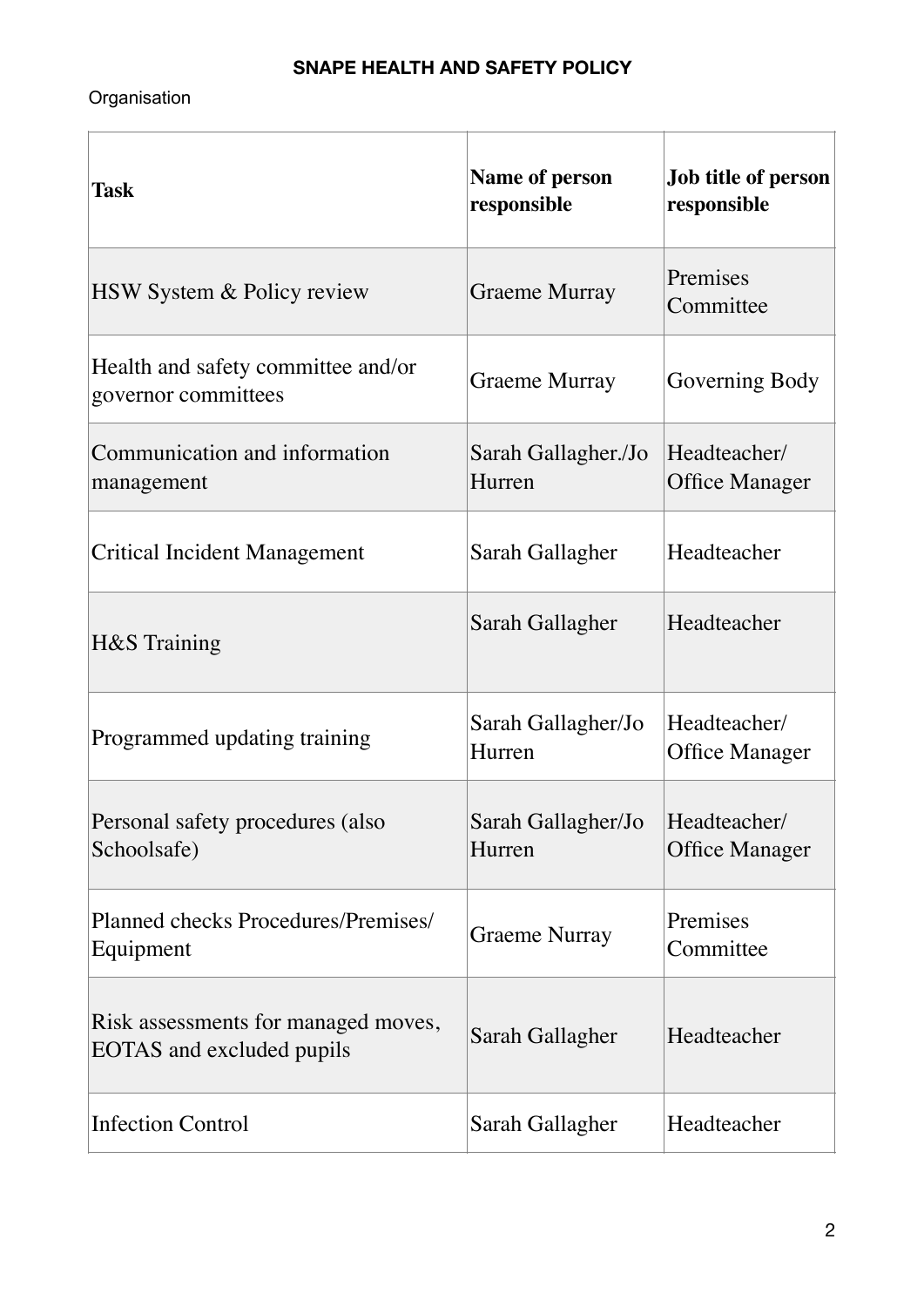| Incident reporting/investigation                                  | Sarah Gallagher/Jo<br>Hurren | Headteacher/<br><b>Office Manager</b>   |
|-------------------------------------------------------------------|------------------------------|-----------------------------------------|
| Coordination of risk assessment work                              | Sarah Gallagher              | Headteacher                             |
| Fire procedures including personal<br>emergency evacuation plans  | Sarah Wood/Jo<br>Hurren      | Headteacher/<br><b>Office Manager</b>   |
| Locally organised premises<br>maintenance, repair and improvement | Jo Hurren                    | <b>Office Manager</b>                   |
| First Aid (training and equipment)                                | Jo Hurren                    | <b>Office Manager</b>                   |
| Vehicle control and pedestrian safety                             | Graeme Murray                | Governing Body                          |
| Educational visits coordinator (EVC)                              | Sarah Gallagher              | Headteacher                             |
| <b>Stress and Wellbeing</b>                                       | Sarah Gallagher              | Headteacher                             |
| Designated Safeguarding Lead                                      | Sarah Gallagher              | Headteacher                             |
| Supporting pupils with medical needs                              | <b>Tracy Clinton</b>         | SendCo                                  |
| Premises Security+contractors on site                             | Jo Hurren+Andy<br>Newson     | Office Manager/<br><b>Small and New</b> |
| Outside lettings                                                  | Jo Hurren                    | <b>Office Manager</b>                   |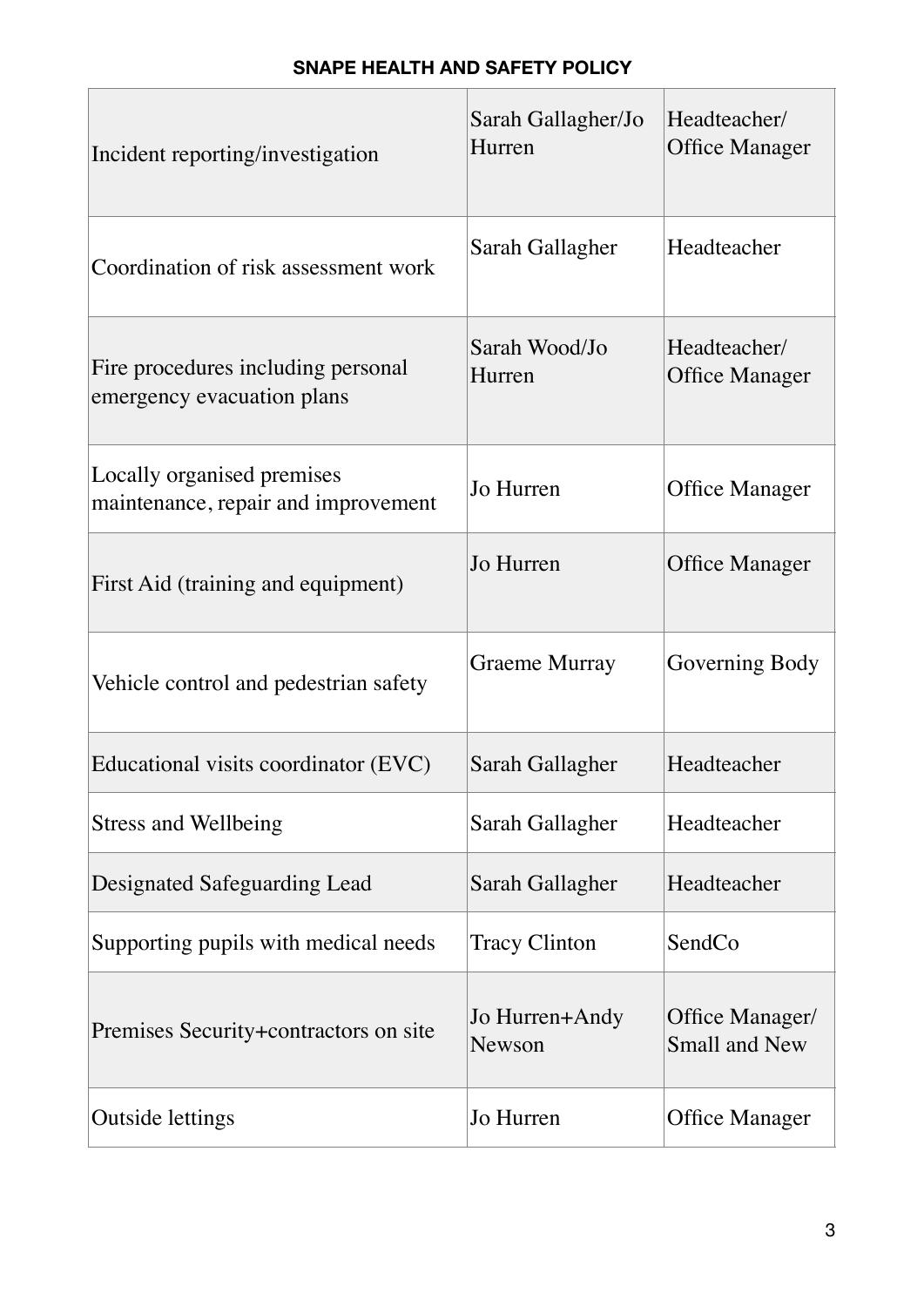*The Headteacher has responsibility for day-to-day management of health and safety issues and is known as the Local Health and Safety Coordinator.* 

*All staff should have regard to their own health and safety and that of others including pupils, clients, visitors and colleagues. They should communicate any concerns to the appropriate person or to the Headteacher so that hazards can be dealt with quickly.* 

*Health and safety duties form part of the job of every employee.* 

#### **Arrangements for our Health, Safety and Welfare (HSW) Policy Review**

The school's HSW policy is reviewed and updated annually (at each review the school will formally adopt the new policy and renew the relevant signatures).

The review process incorporates views from the staff.

Targets are included in the policy document and reflect the school's development plan and any other prime strategic documents.

The school's policy document is displayed openly and discussed with the staff annually, so that all are aware and may comment on the intentions and plans.

#### **Health, Safety and Welfare (Premises Committee)**

The school has a termly Premises Committee meeting that considers health, safety and welfare issues. The school's HSW policy includes adoption of the 9 term plan (see Appendix A).

The committee monitors progress regarding any targets identified in the current edition of the school's HSW policy and other information.

The Terms of Reference for the committee have been reviewed and adequately cover the functions that the school needs for the HSW system to be effective and complete.

The proceedings of the meetings are formally recorded and action points brought forward for review.

The Headteacher includes a termly report in the Headteacher's Report for health and safety to the whole governing body (see Appendix B)

The committee reviews the school's incident records for each term, and for each year, to identify any patterns or other indicators requiring management attention.

Governors review the content of the Governors' page on the school website.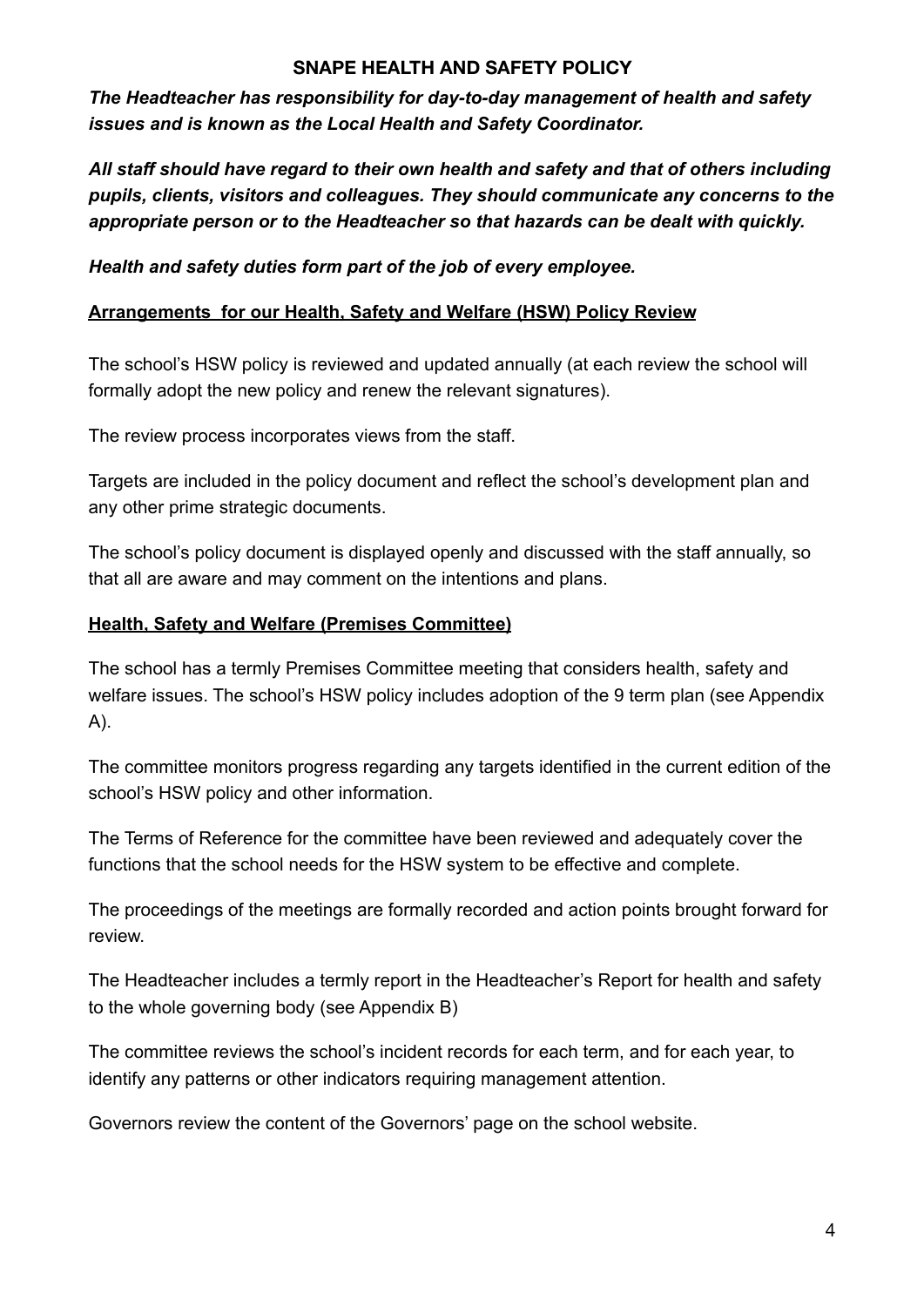#### **Communication and Information Management:**

The Office Manager (OM) and Headteacher routinely check for updates to the health and safety quidance.

The school has a system to ensure relevant health and safety information is passed to on to the relevant people within the school.

The school health, safety and welfare policy is available to all staff by various means and is posted on the website.

A copy of the "Health and Safety Law – What you need to know" poster is on display in the staffroom.

Staff report First Aid incidents via an incident form (kept in First Aid tray in accessible toilet). completed forms are kept in the secure filing cabinet in the office. Accidents amongst staff are reported on a H and S form also kept in accessible toilet and completed ones kept in the secure filing cabinet in the office.

The Headteacher is responsible for physically keeping the "Education Health and Safety – Local Management of Schools" manual up to date.

#### **Critical Incident Management and Temporary Staffing Absences**

The county's guidelines are followed and staff aware of the advice. Arrangements are in place to cover the occasional (but foreseeable) absence of key staff so that first aid provision, medical needs and security are maintained, whether due to planned absence, industrial action or 'emergencies' of any kind.

#### **Health and Safety Induction Training**

All staff receive appropriate induction training including training that is matched to their specific work and responsibilities. A Health & Safety Induction Checklist (see Appendix C) is followed with new employees.

#### **Routine Updating Training**

Training plans for each individual member of staff are updated annually.

The Headteacher considers refresher training for all staff on health and safety matters, including first aid training, at least once every three years. Records are maintained for all health and safety training attended by staff (personnel files and SCR).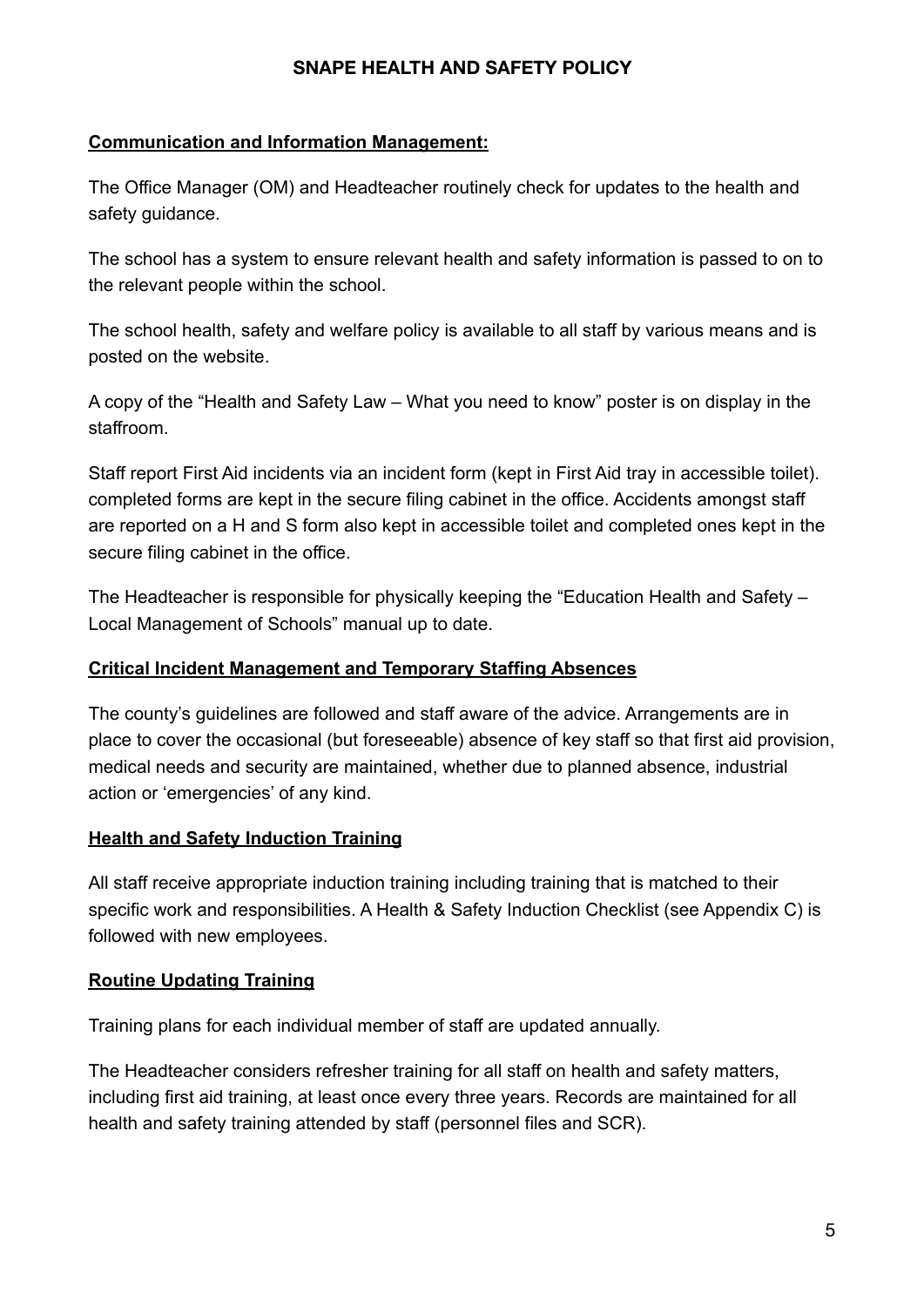### **Personal Safety Procedures and Control of Violence**

Most school staff, but particularly those who may deal with anyone presenting challenging or threatening behaviour, have been trained to the Schoolsafe standard.

The school has a written procedure advising how staff should deal with an incident where an adult has displayed aggressive behaviour or any kind of assault (including verbal abuse). There is a clear policy on reporting and investigating such incidents; incident forms are completed and kept in a the secure office.

Staff have been advised about the recently published "Dealing with abuse, threats and violence towards school staff" guidance.

Visitors and people entering the building are monitored. They sign in at reception and are issued with a visitor badge and lanyard.

Visitors are clearly directed to use the main entrance to the school. Signs are clear and visible from the outside of the building and from the car park.

School key holders are recorded on a list and the relevant authorities promptly advised of changes to the list.

The school has considered particular arrangements that may be needed to ensure the safety of lone workers and outreach staff. Specific risk assessments have been completed for those potentially higher risk activities.

# **Planned Safety Checks -**

#### **Procedures**

Arrangements have been made within the school for monitoring health and safety issues. The Premises Committee monitors the progress towards completion of the school's objectives for the year, safety inspections etc.

Procedures have been established to ensure that specific checks are made prior to certain activities ie the member of staff on duty subjects the outdoor play equipment and the playing field to a visual check before first use each day.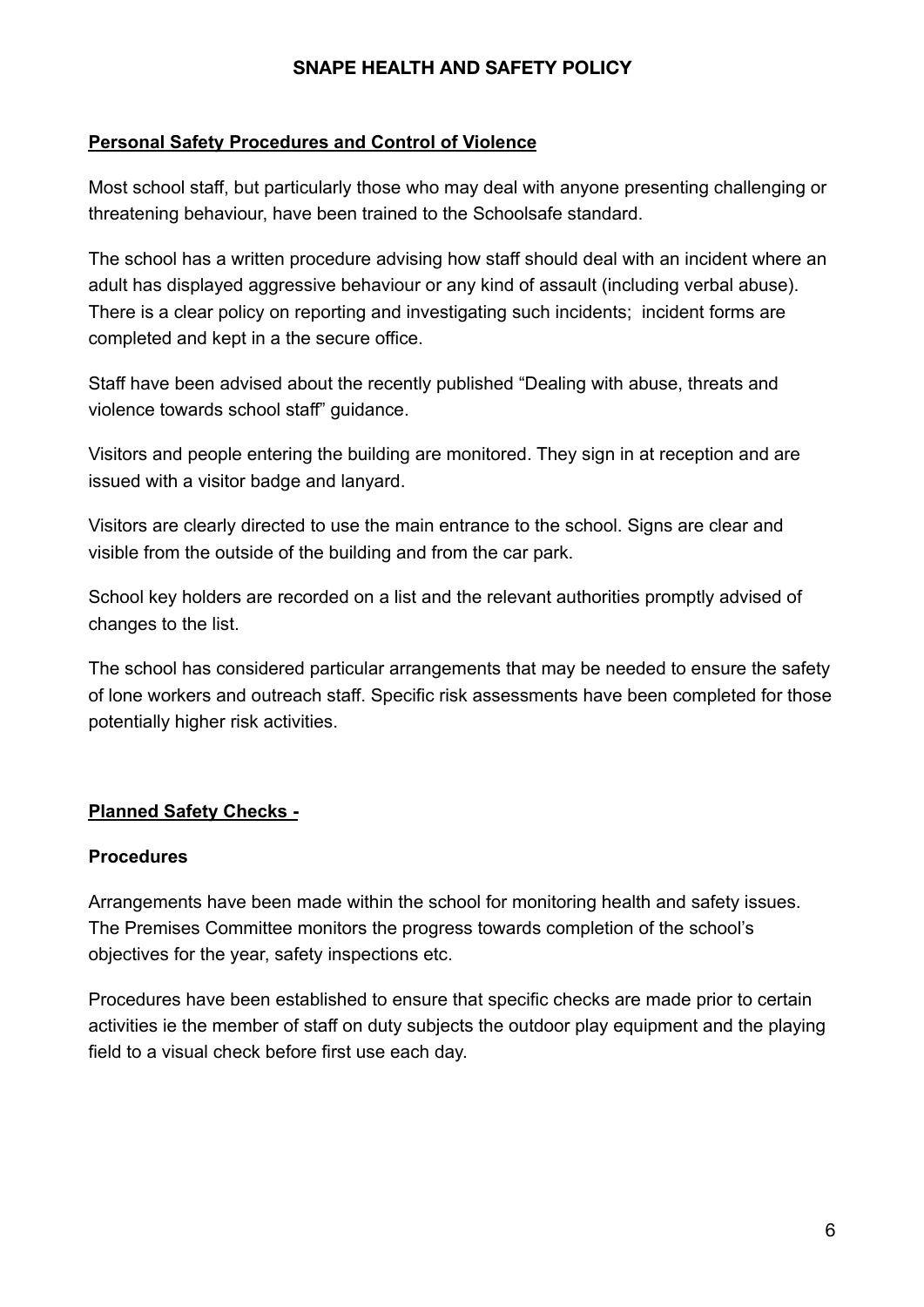#### **Equipment**

All equipment (not otherwise covered under other headings) is subjected to a formal, appropriate, programmed and recorded maintenance check:

- All indoor and outdoor sports and play equipment is independently inspected annually. Any new equipment will be suitably sited, with a safety surface, if required.
- The school's water system has monthly hygiene, temperature and legionnaires disease checks.
- Lifting gear, winches and hoists independently inspected bi-annually.
- Catering equipment, including ventilators, is checked through Vertas.
- Ladders, stepladders and mobile scaffold/access equipment
- Door closers, running gear and catches
- Printing and reprographics machines
- Portable Appliance Testing is carried out independently on an annual basis.
- Local Authority advice is followed and the school makes use of the centrally organised contract.
- Staff are aware (and reminded periodically) to undertake a simple and informal visual inspection of any electrical equipment they (or their class) are about to use. Other support staff may perform this task in advance of lessons provided they have been advised of the need.
- Checks are made of the condition of plugs, sockets and mains leads by all staff and reported to the Office Manager if considered faulty.

#### **Premises**

The whole school site is inspected once a term by the Premises Committee. Inspections involving Property Advisers ie condition survey reviews and other 'walk-round' visits form part of the school's arrangements for checking the school.

Visual checks on fire exits and routes, fire and/or security alarm systems are undertaken daily.

#### **Infection Control Arrangements in School**

The school ensures advice is available for staff on infection control via the poster displayed on the staffroom notice board, intimate care arrangements and managing medicines and students with medical needs.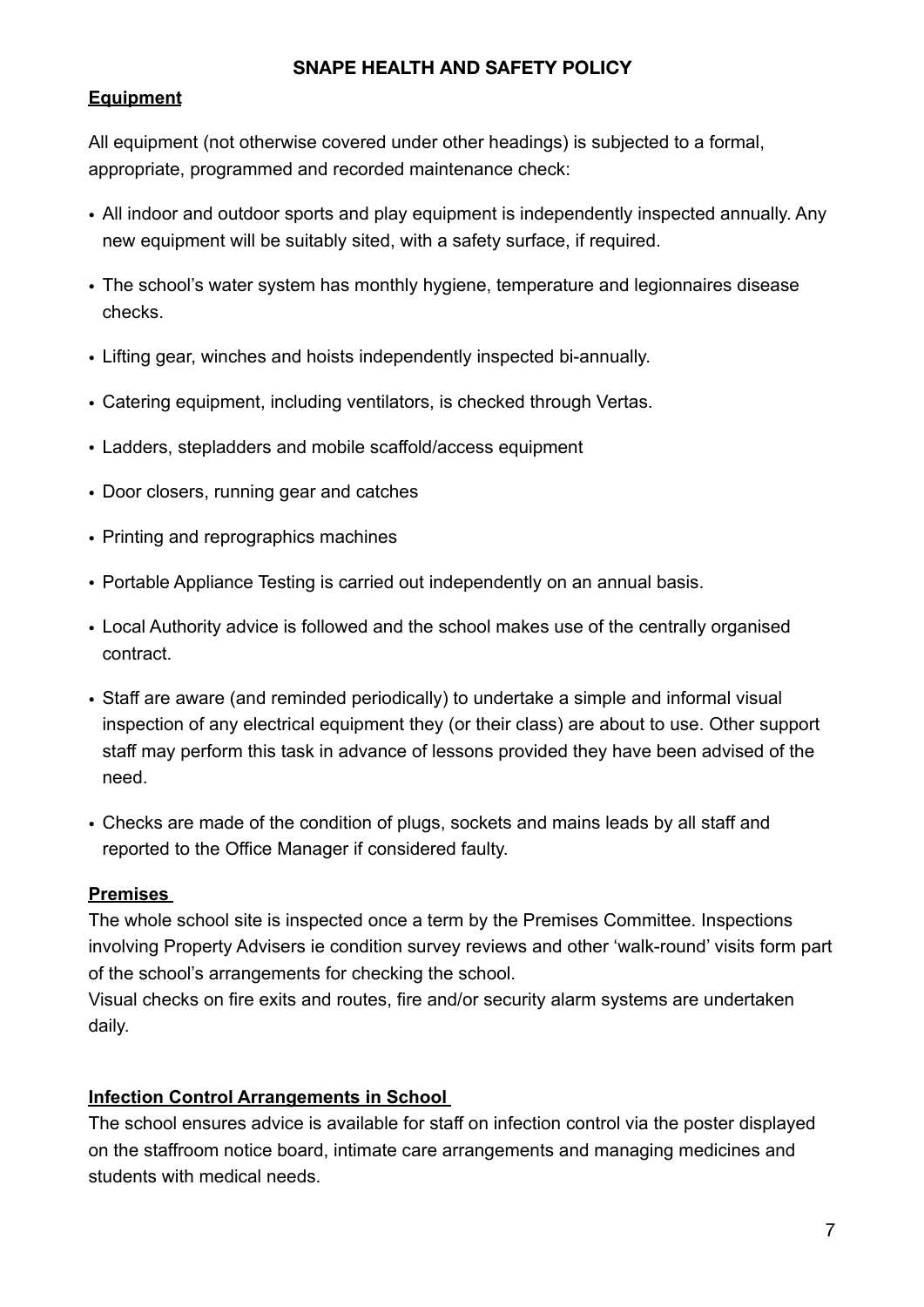#### **Incident Reporting/Investigation**

The Local Authority's incident reporting system is in place.

Procedures have been set up for recording and reporting incidents following the Local Authority's advice. The school ensures that the necessary details are recorded on EVERY incident record before the information is sent to the Local Authority.

All staff have been briefed on when and how to use the school's incident reporting system. The headteacher or Office Manager checks every incident record before it is submitted to the Local Authority.

Every incident is subject to investigation as appropriate with a view to preventing recurrence. The findings of the investigation are shared with the staff, the LA and other people with a relevant interest.

The school reviews relevant risk assessments after any incident or near miss. The school's Premises Committee periodically reviews the incident history for the school and plans actions to reduce the likelihood of future incidents.

#### **Coordination of Risk Assessment Work**

Risk assessments may be required under many circumstances, but in general they will only need to be completed when published guidance or recommended practice is not followed, is not completely relevant to the activity considered, or does not exist. An overview of the school premises and activities may assist with the general risk assessment and indicate the areas for more detailed risk assessment and control work. For some hazards, (including those which require major expenditure) longer term planning may be necessary for adequate risk control measures to be implemented.

For example:

- The school may have limited space for pedestrian and vehicle access, creating a serious incident risk.
- The school field may be partly bounded by a natural hazard such as a thorny hedge or water filled ditch.
- The playground may be used as a car park or waiting area by parents and/or buses. Damage caused by the heavy usage may make the surface unsuitable for sports and play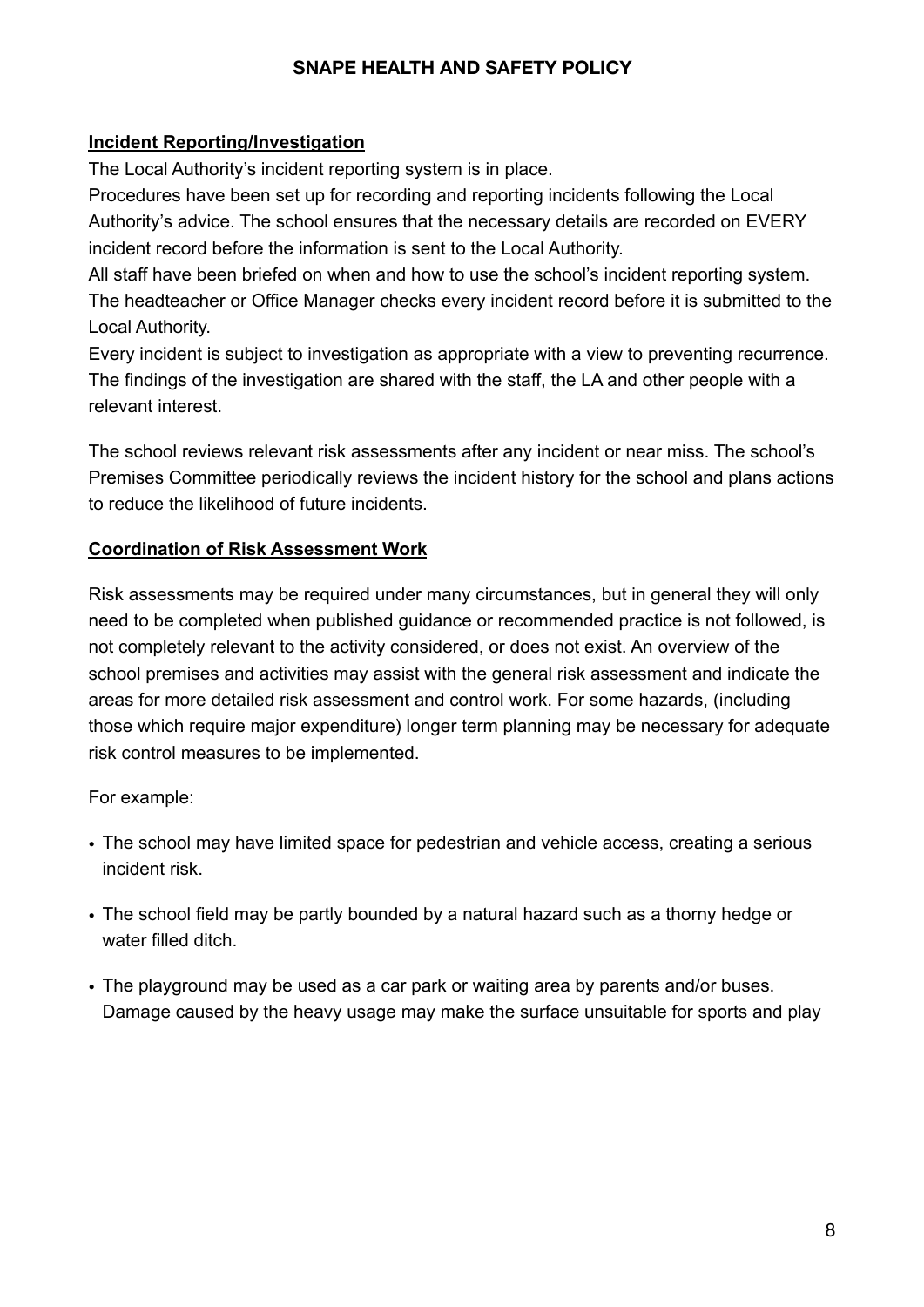Risk assessments that are likely to be required due to the need for specific locally arranged precautions:

- First aid arrangements, (numbers of trained staff, level of training and equipment)
- Lone working situations, including custodian security checks and locking up
- In some cases, new students, those returning after a previous exclusion or students transferring from other schools may present challenging behaviour for which the school will need to prepare.

A specific risk assessment may be required to assist with identifying measures the school should take to assist staff to cope.

- Staff stress and well-being
- Educational visits and trips
- Tree maintenance
- Display screen equipment/workstations
- Manual handling
- New and expectant mothers
- Level of supervision in playgrounds and for play equipment
- Working at height
- Hinge protectors for doors and gates
- Clinical waste
- Supervision of swimming (on or off site)
- School fetes, drama productions, fireworks displays etc.
- Pedestrian safety where vehicles may be moving

#### **Fire Procedures**

A fire risk assessment has been completed and is reviewed annually or whenever there are significant changes to, or use of, the premises.

Notices detailing the evacuation procedure and assembly points are placed around the school, with one in every room.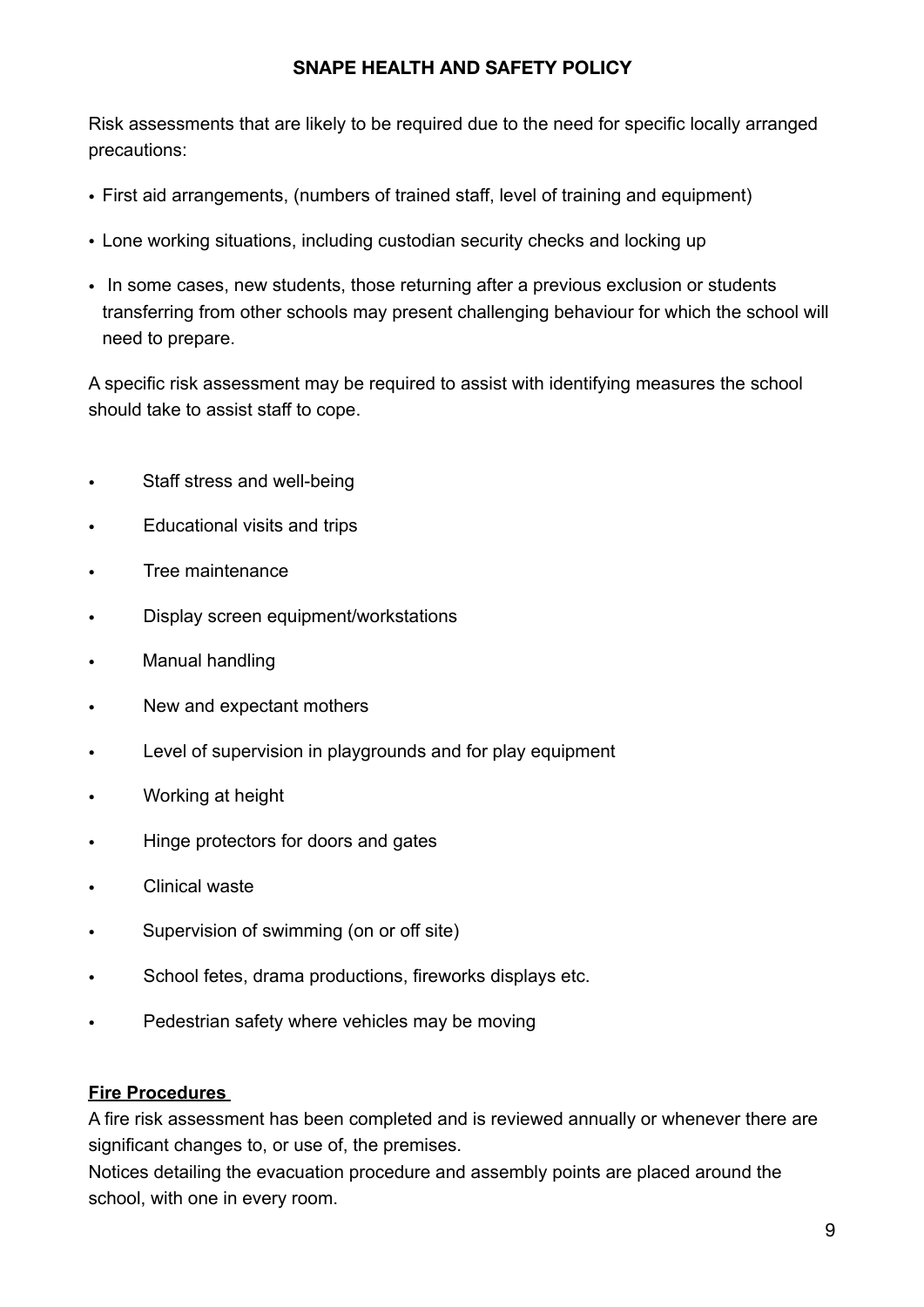A personal evacuation plan will have been made for people who may need assistance (for example, wheel chair users) to evacuate the building in an emergency. An evacuation practice (fire drill) is carried out once per term.

All fire extinguishers are examined during annual maintenance checks.

All staff are trained in the use of fire-fighting equipment and other techniques to enable them to deal with a situation where a person's clothing is on fire.

All staff are adequately trained in fire extinguisher use to enable them to escape in an emergency. Small & New conduct monthly alarm test.

The details of the alarm and other tests are in a folder in the office. Evacuation drills are recorded in a log book in the filing cabinet. Training is recorded in the CPD file.

Small & New undertake checks of all fire exits and doors on a monthly basis. Arrangements are in place to ensure no 'hot work' is undertaken in the school without a permit The fire safety arrangements are comprehensively checked with a competent adviser every year.

# **Locally Organised Premises Maintenance, Repair and Improvement**

Procedures are in place to ensure the Landlord's Consent procedure is followed.

The relevant staff (SBM/Cleaner etc) and governors know the asbestos procedures. They have been advised about the asbestos survey report.

Arrangements are in place to ensure any necessary alterations to the asbestos survey report are notified to the County Council after discussion and assistance from our Property Adviser.

The school procures services (such as catering and grounds maintenance) and ensure that service specifications are adequate and that contractors (or the school's own employees) work to appropriate standards. Risk assessments and safe systems of work are comprehensive and subject to periodic specialist audit. Examples of less common risks that must be controlled are noise, vibration, hazardous substances and pesticides.

# **First Aid – Training and equipment**

The first aid equipment is appropriately located at the centre of the school in the accessible toilet-clearly signed. Portable Kits are also kept in the same place.

Lone workers are trained to enable them to deal with their own minor first aid needs and they have ready access to first aid equipment.

The Office Manager monitors stock levels in first aid kits and ensures maintenance and replenishment is managed. The procedure for disposal of clinical waste, including incontinence and sanitary waste, is satisfactory.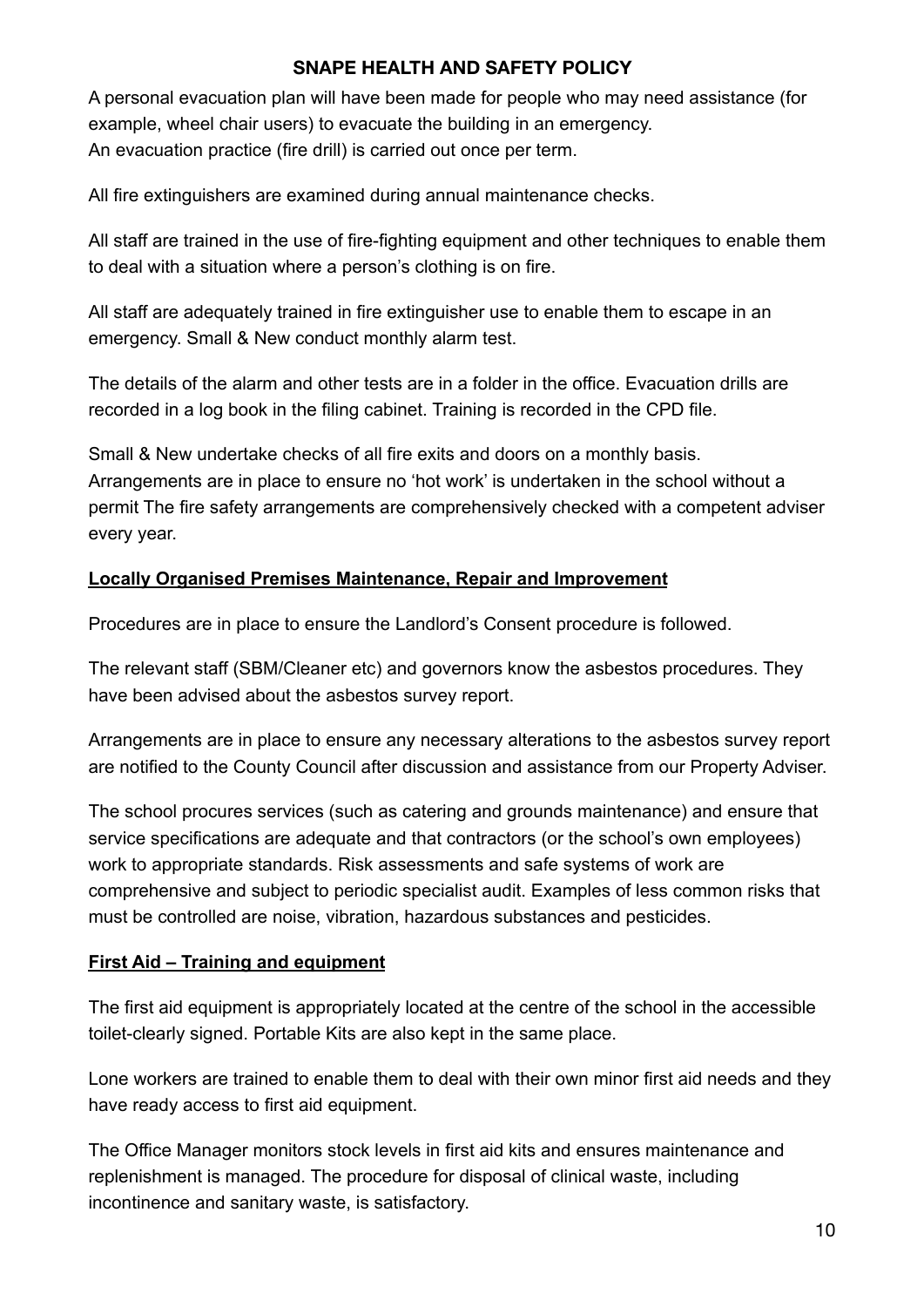Records are kept of who is trained, and when their certificates expire. The whole school staff is adequately briefed about the school's first aid provisions. The Office Manager maintains the list of trained staff.

The Local Authority incident reporting procedures are following and are monitored by the Headteacher and the Premises Committee.

Because the school is in a rural location where ambulance arrival times are likely to be long (>30 minutes), staff have access to health centre / GP telephone numbers for emergency use via the office and the copy of phone numbers listed at the back of our Critical Incidents Policy.

First aid arrangements for visits and trips are thought through on an individual basis.

### **Vehicle Control and Pedestrian Safety**

Staff vehicles are permitted to enter and/or park on site – routine deliveries are properly programmed and controlled.

Staff park in the car park along with Reception Parents (drop off and pick off) for which there are ample spaces. Parents can park at the back of the village hall and on the road outside the school. The parking situation is regularly monitored and school is liaising with the Parish council, Highways and the community police to restrict speeding through the village, ensuring parking on the road is a safer option.

Supervision is adequate for busy, high risk times such as beginning and end of the school day. Refuse collection vehicles do not present risks to any pedestrians (staff, pupils, parents etc) on site.

# **Education Visits Coordinator (EVC)**

The current County Council advice is being followed. The Headteacher is the nominated coordinator and has completed LA training. Trip risk assessments+other communication around residential etc is all uploaded on to the EVOLVE website.

The school has adopted a policy which follows the model provided by the county council.

# **Stress and Well Being**

The school has taken positive action to manage stress and well-being issues.

The school has undertaken suitable and sufficient stress risk assessments (personal and organisational risk assessments are required)

The school has bought into the well-being scheme and it is working effectively.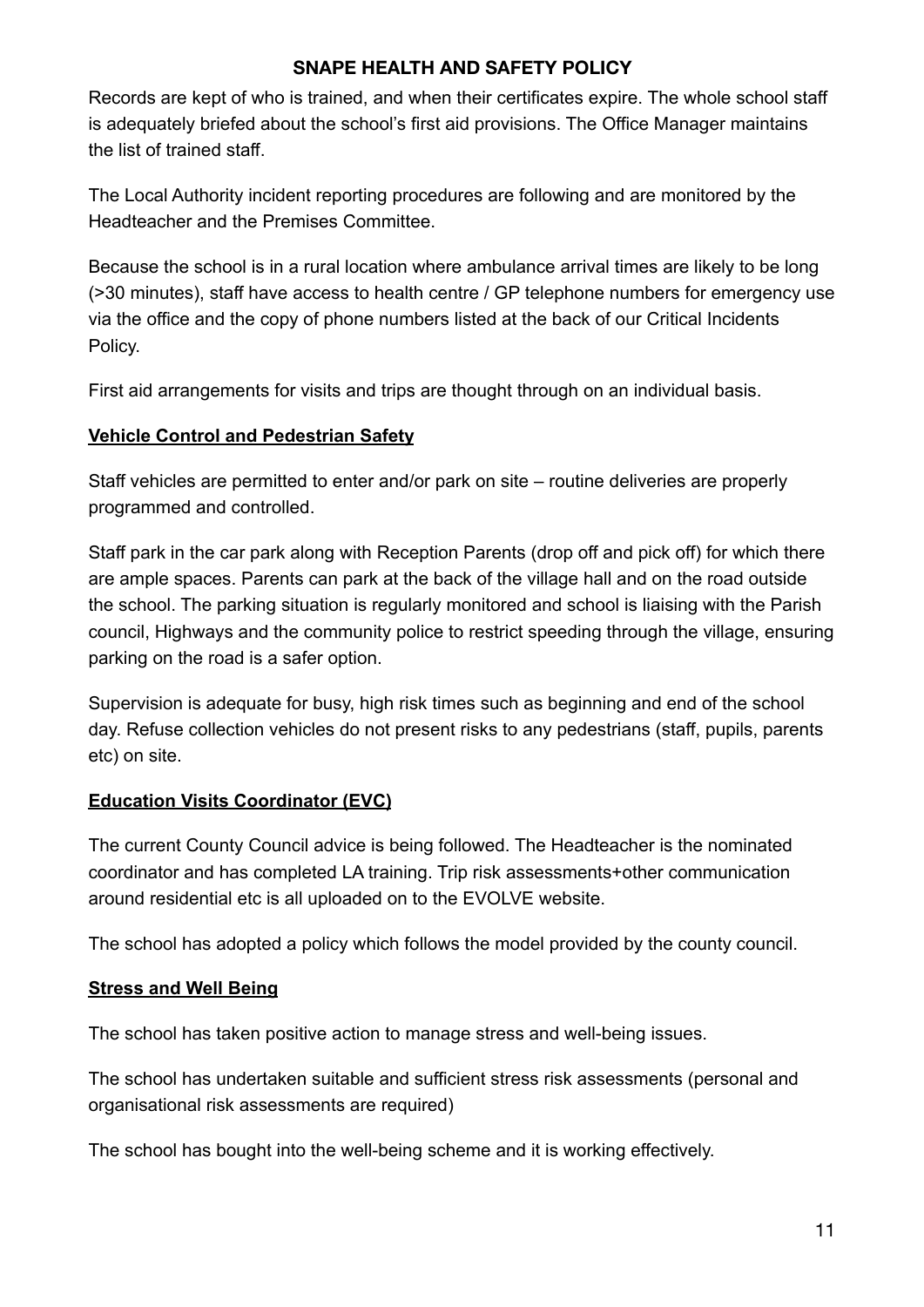Stress and workload management issues are discussed and recorded during routine performance review/appraisal discussions.

Arrangements have been made to provide staff with a free and confidential counselling service, as required by recent legal developments and case law.

#### **Child Protection Procedures**

The current County Council guidance is followed and supported by a specific school policy.

#### **Supporting Pupils with Medical Needs**

The latest County Council guidelines are being followed.

The school has adopted a suitable policy documenting the arrangements for the administration of medicines and for the management of medicines within the school.

#### **Premises Security and Visitor Safety**

Current County Council guidance is followed.

Suitable arrangements are in place to ensure adequate supervision exists when visitors (including parents and children who are not pupils of the school) are present on site.

#### **Contractors on Site**

An instruction that contractors should always report to reception is clearly displayed

Contractors are briefed about the school's fire procedures, smoking restrictions, local management arrangements, vehicle movement restrictions etc upon signing in.

Site access restrictions around beginning and end of day are imposed on contractors who make deliveries to the school.

All school staff (including cleaners etc who may be on site earlier or later than teaching staff) are informed of areas to avoid for the duration of the work verbally.

The Headteacher is responsible for monitoring the contractor's safety performance in order to prevent danger to people other than the contractor's staff. This includes checking the contractor's site is adequately fenced, materials are stored reasonably safely, etc. The Headteacher is aware of the need to ensure the contractor is behaving reasonably safely in respect of his/her own staff, ie following common sense safety precautions and avoiding reckless behaviour.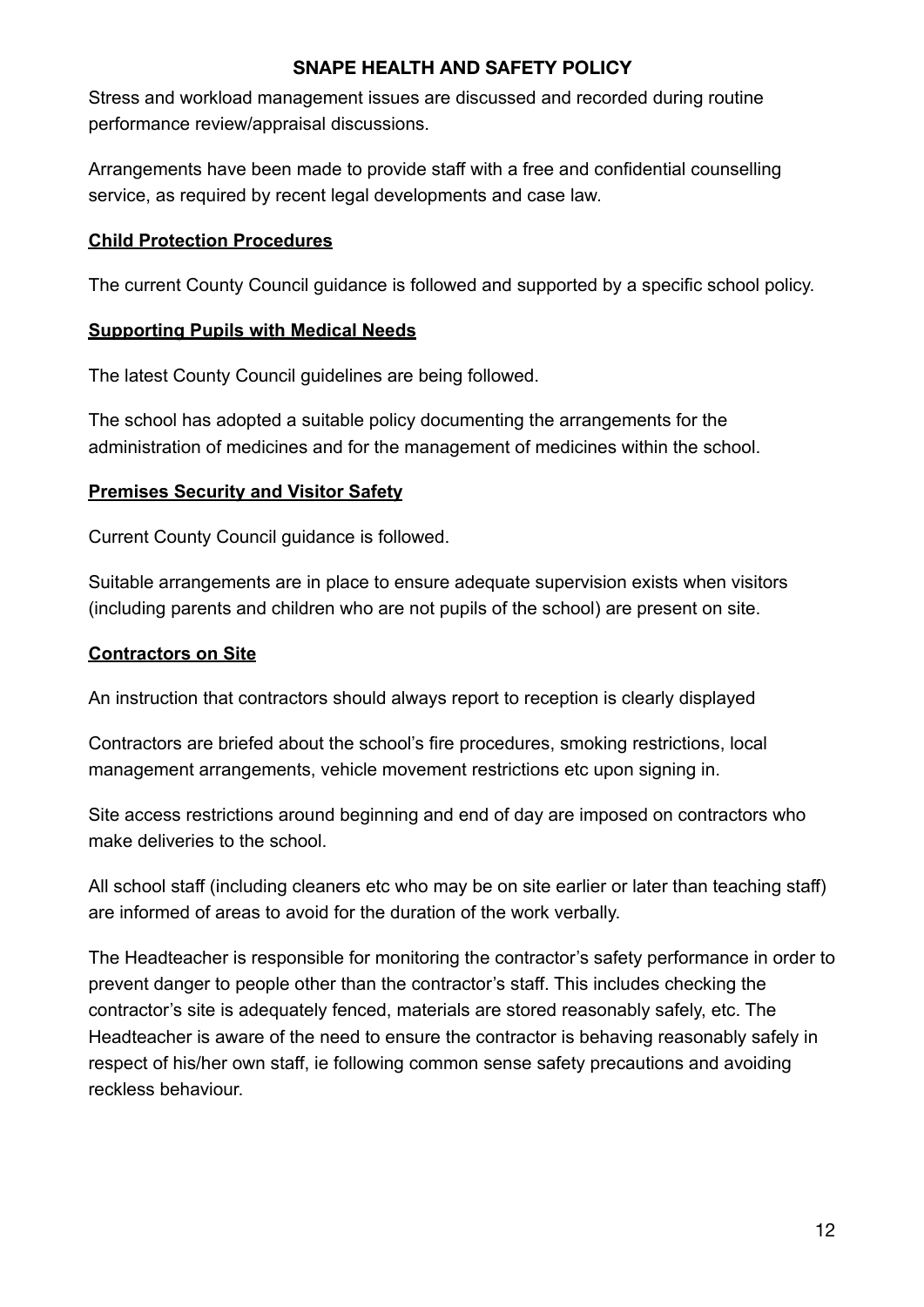#### **Lettings (see also Lettings Policy)**

A list is kept of rooms made available for lettings. These rooms are checked periodically to ensure that they are in a suitable condition for the specific activity that any lettings will involve. Hirers may legitimately request to see the fire risk assessment. They may ask for risk assessments for school use of equipment etc. There is no particular reason why this should not be provided, but the hirer must be aware that they cannot rely on the school's risk assessments for the activities carried out during the letting.

Fire procedures are the same for evenings or other times when lettings take place. Additional security may be needed when letting the premises.

Information will be provided to inform people who are booking the premises about any necessary health, safety or security information relating to the premises and any equipment that may be used. The hirer will sign to acknowledge receipt of the information.

The school enter into a written agreement with the lessee. Coordination is needed in respect of first aid kits and equipment, fire procedure, telephone access.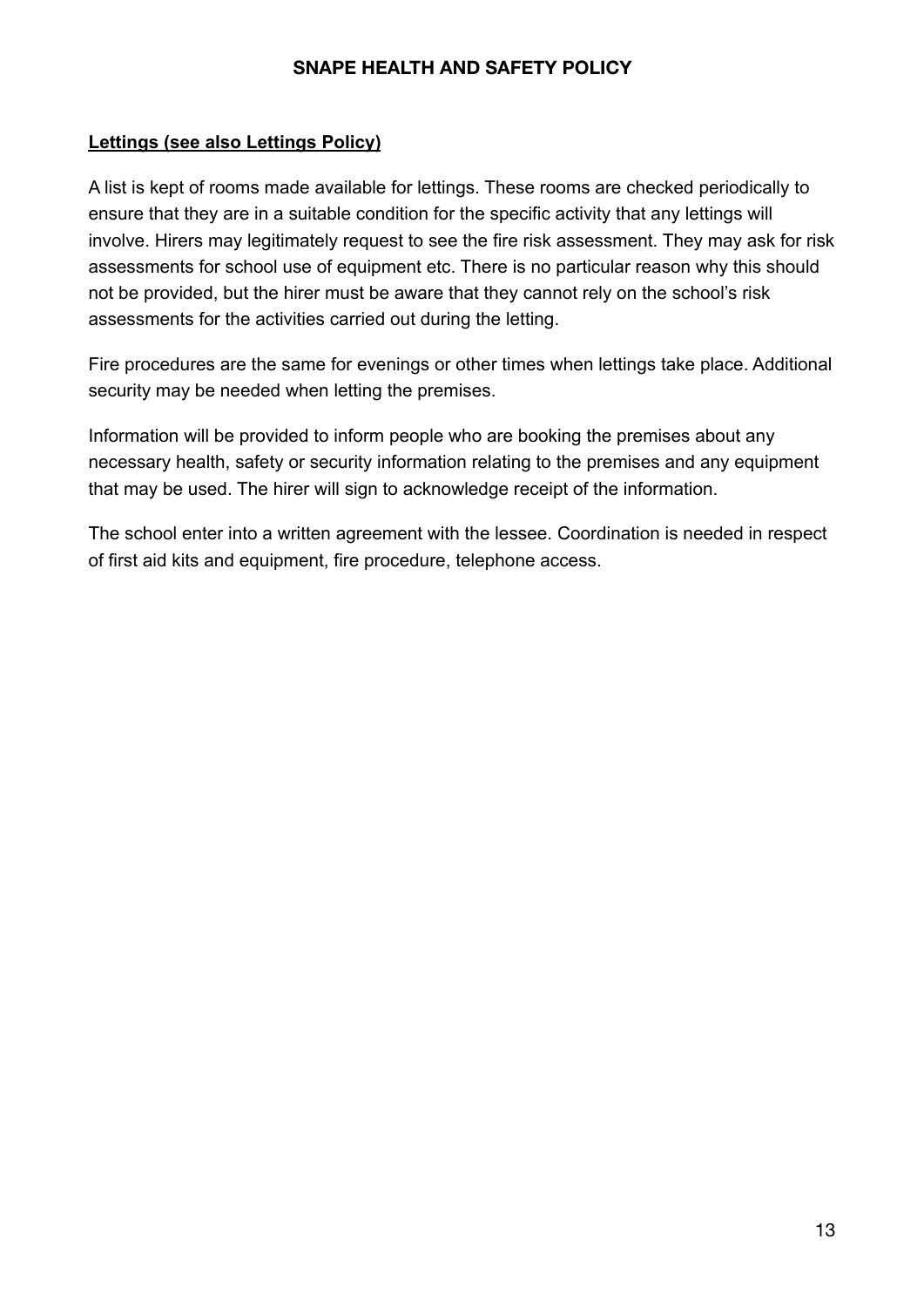|                | <b>TOPIC</b>                                                                                                 | <b>SUBJECT</b>                                                                                                                                                                                                                                        | NO. | <b>ADDITIONAL</b><br><b>COMMENTS</b>                                                                                                                                                                      |
|----------------|--------------------------------------------------------------------------------------------------------------|-------------------------------------------------------------------------------------------------------------------------------------------------------------------------------------------------------------------------------------------------------|-----|-----------------------------------------------------------------------------------------------------------------------------------------------------------------------------------------------------------|
|                | Incident reporting subject                                                                                   | Number of incident report<br>forms completed when a<br>member of staff was the                                                                                                                                                                        |     | Details of any<br>incidents that have<br>resulted in need for<br>significant follow up,<br>such as incidents                                                                                              |
|                |                                                                                                              | Number of incident report<br>forms completed when<br>student was the subject                                                                                                                                                                          |     | which resulted in<br>major injury, Health                                                                                                                                                                 |
|                | Schools using the<br>recommended<br>local recording<br>system for minor<br>incidents relating<br>to students | Number of incidents<br>recorded                                                                                                                                                                                                                       |     | and Safety Executive<br>or LA investigation,<br>civil claim against<br>school/LA for<br>negligence, revision<br>or writing for the first<br>time of a risk<br>assessment.                                 |
| $\overline{2}$ | Numbers of<br>Inspections                                                                                    | Carried out by/for<br>management (the<br>headteacher, and senior<br>manager with delegated<br>responsibility and/or<br>governing body, health and<br>safety committee, etc)<br>Carried out by/for trade<br>union health and safety<br>representatives |     | Bring urgent or<br>serious items to<br>attention of the<br>governing body,<br>particularly where<br>significant financial<br>implications exist or<br>school policy needs to<br>be amended or<br>extended |
| 3              | <b>Health and Safety</b><br>Committee                                                                        | Report on proceedings with<br>update on items/actions<br>outstanding                                                                                                                                                                                  |     | Append minutes of<br>any meetings since<br>Headteacher's<br>previous report to the<br>governing body                                                                                                      |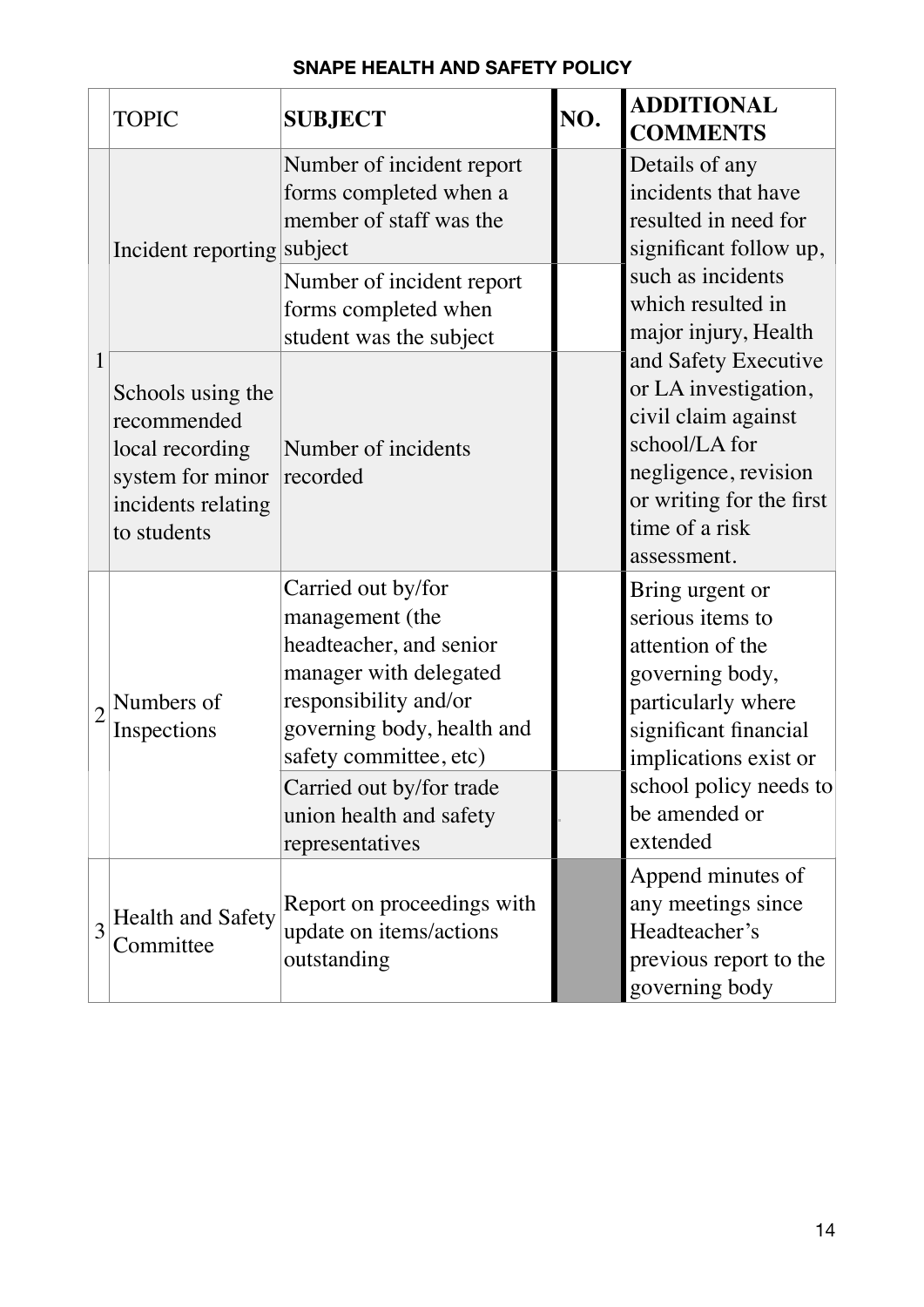| $\overline{4}$ | Health and safety<br>training                                  | Any induction and other<br>health and safety related<br>training undertaken by staff<br>(including, SchoolSafe, first<br>aid, manual handling,<br>subject specific training<br>which included a health and<br>safety element)                                                                  | This report should<br>include contributions<br>from heads of<br>department or subject<br>coordinators when<br>appropriate                                                          |
|----------------|----------------------------------------------------------------|------------------------------------------------------------------------------------------------------------------------------------------------------------------------------------------------------------------------------------------------------------------------------------------------|------------------------------------------------------------------------------------------------------------------------------------------------------------------------------------|
| $\overline{5}$ | Information<br>received from LA                                | Codes of practice, LA policy<br>matters, recommended good<br>practice and commendation<br>of national body advice<br>(such as British Standards,<br>Health and Safety Executive<br>guidance, etc), new<br>preferred suppliers and<br>recommendations about<br>health and safety<br>management. | Outline the<br>arrangements the<br>school has made/is<br>making to implement<br>the advice,<br>particularly where<br>significant<br>expenditure may<br>result.                     |
| 6              | <b>Updates from</b><br>external<br>consultants and<br>advisers | Reports on h&s audits,<br>inspections, fire risk<br>assessments, etc                                                                                                                                                                                                                           | <b>Ensure that outcomes</b><br>of discussions result<br>in records being<br>created containing<br>detail of actions<br>planned in response<br>to the consultant's<br>$report(s)$ . |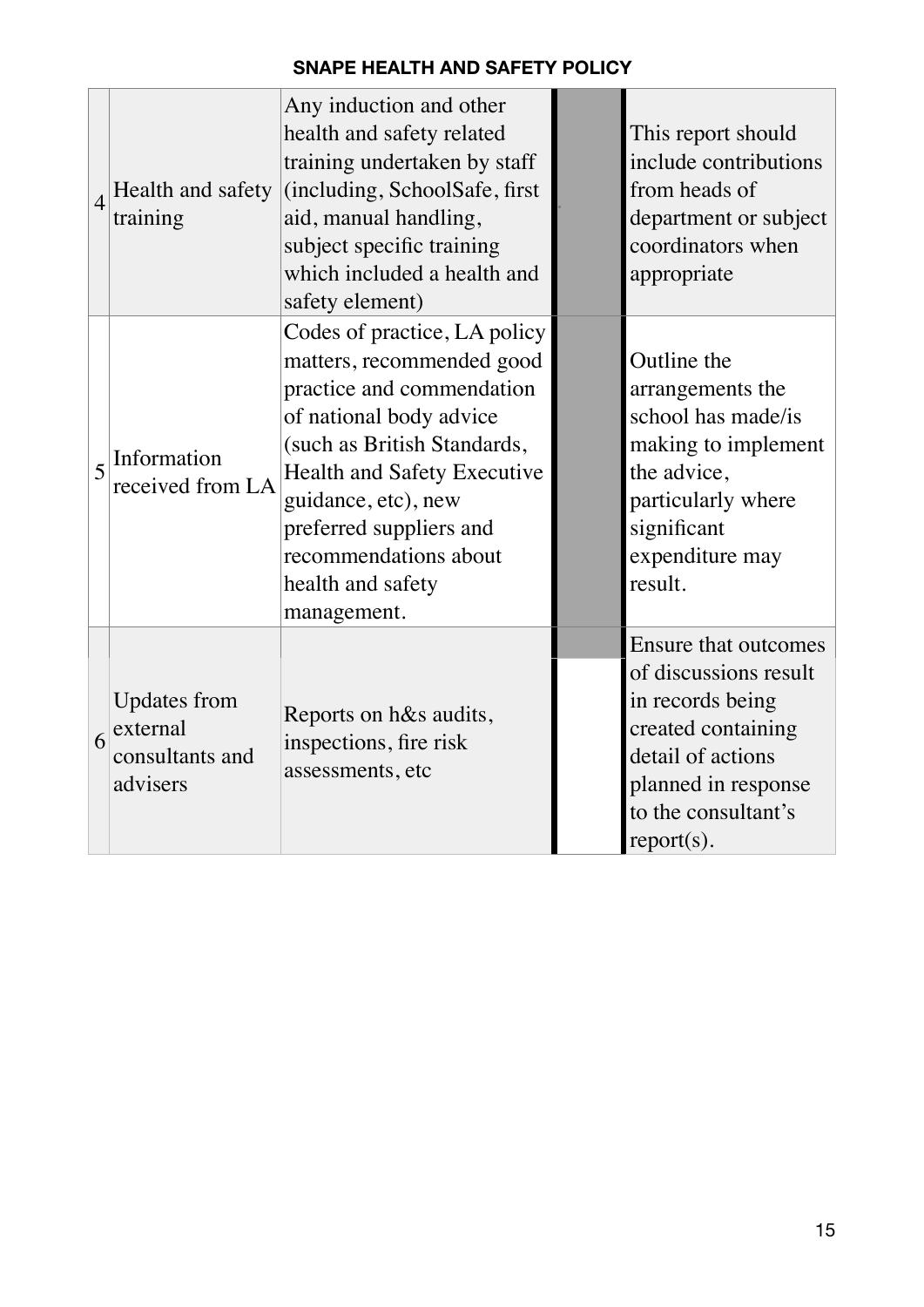



# **Appendix C HEALTH AND SAFETY INDUCTION CHECKLIST FOR NEW EMPLOYEES**

Name: etc. and the set of the set of the set of the set of the set of the set of the set of the set of the set of the set of the set of the set of the set of the set of the set of the set of the set of the set of the set o

Start Date:

*Induction should be completed within one/two weeks of starting. Fire and Emergency procedures should be covered in the first day. When induction health and safety training is completed, the relevant box/es should be ticked. For items not covered, comments should be recorded giving reasons and date for completion. The new starter and person providing the induction should both sign the form and keep a copy.* 

1. Essentials on commencement, day one

Tour of the premises to include (as appropriate):

Cloakrooms, toilets Work area Location of DSLs/mentor/Sendco Tea, coffee facilities Notice boards, including health and safety notice board Staff room, kitchen, lockers

Location of equipment

Security of building including codes, keys etc Smoking restrictions Vehicle and pedestrian access to school premises

2. Emergencies and fire arrangements, day one

Fire evacuation and emergency procedures to include:

What the alarm sounds like when tested Practice evacuation drills

What to do when alarm sounds Location of nearest fire alarm call points

Location of nearest fire extinguisher (for information rather than use, unless trained)

Primary and secondary escape routes from area What to do if discover a fire

Location of assembly pointFire risk assessment and fire emergency written plan

Name of fire marshals Sarah Gallagher/Jo Hurren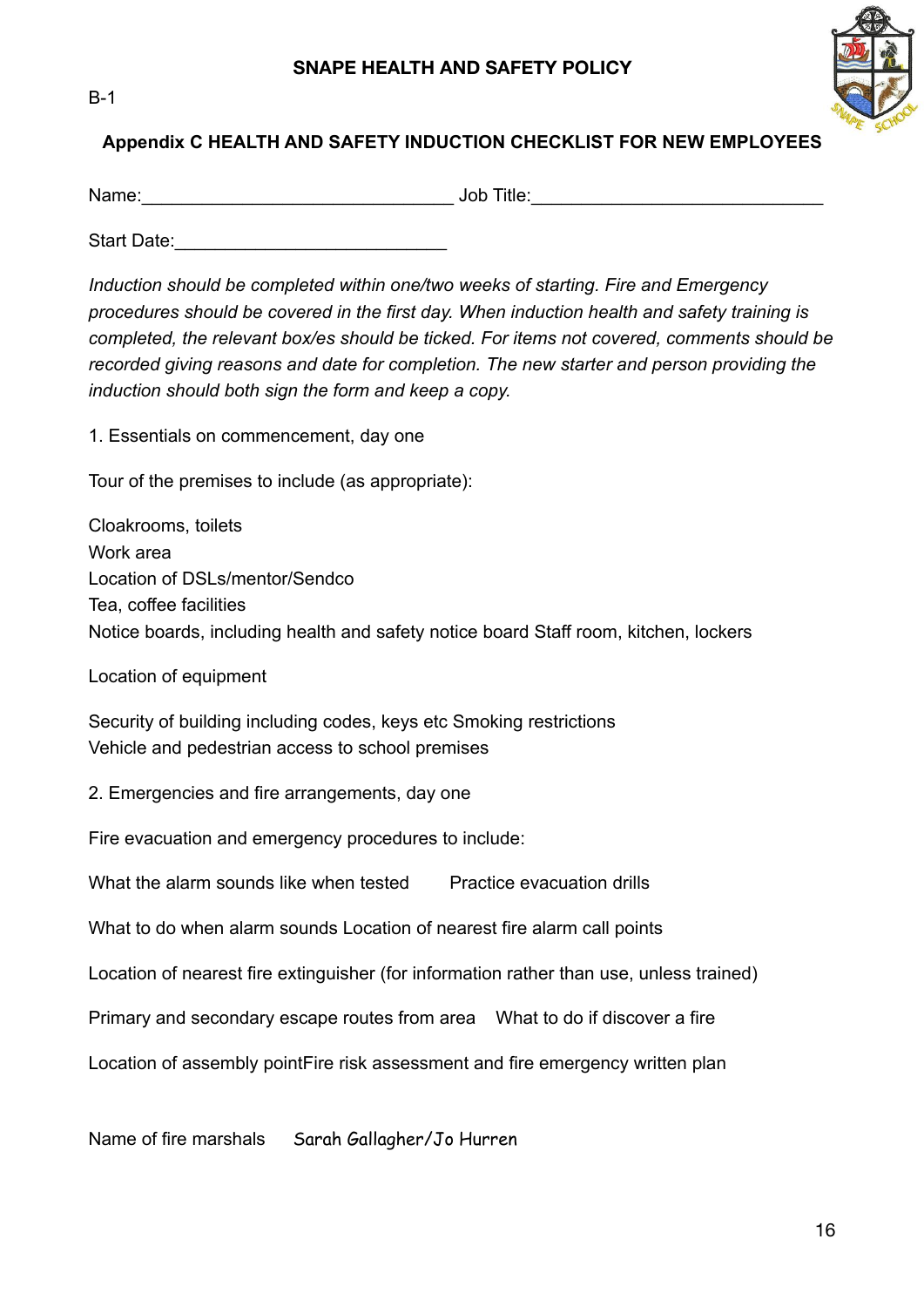| 3. First aid and incident reporting, day one                                                                                                                 | Yes        | N <sub>o</sub> |
|--------------------------------------------------------------------------------------------------------------------------------------------------------------|------------|----------------|
| Trained first aid personnel                                                                                                                                  |            |                |
| First-aid facilities e.g. emergency/eyewash/shower                                                                                                           |            |                |
| The use of the Incident Reporting form for incidents, hazards,                                                                                               |            |                |
| work-related injuries and illnesses, fires and near misses                                                                                                   |            |                |
| The use of the minor incident logs                                                                                                                           |            |                |
| 4. Communication and information management                                                                                                                  | <b>Yes</b> | N <sub>o</sub> |
| Overview of the school's health and safety policy and<br>organisational structure                                                                            |            |                |
| Current health and safety priorities for the school – safety<br>policy targets                                                                               |            |                |
| Communication and relationships with other departments,<br>schools and Suffolk County Council.                                                               |            |                |
| General health and safety advice, including the schools own<br>guidance and that from the LEA                                                                |            |                |
| Introduction to recognised unions and the local representatives                                                                                              |            |                |
| Employee problems and concerns - specific duties and<br>responsibilities for the management of staff welfare                                                 |            |                |
| Access to well being advice, counselling and other staff support<br>schemes                                                                                  |            |                |
| Grievance procedures (as they relate to health $\&$ safety)                                                                                                  |            |                |
| Copy of the HSE booklet "Health and Safety Law - what you<br>should know ", issued                                                                           |            |                |
| Housekeeping procedures for policy documents and local rules                                                                                                 |            |                |
| Legal responsibilities and rights                                                                                                                            |            |                |
| <b>5. Risk assessments</b>                                                                                                                                   | Yes        | N <sub>o</sub> |
| Manual handling and lifting – general advice and risk<br>assessment                                                                                          |            |                |
| Out of hours working and lone working, general advice and<br>risk assessment                                                                                 |            |                |
| Display Screen Equipment (DSE) assessments, if required                                                                                                      |            |                |
| Materials and substances in use – handling and labelling<br>systems/warning signs. COSHH requirements, risk assessments<br>and health and safety data sheets |            |                |
| One-on-one instruction and supervision of young and<br>inexperienced workers (and work experience students)                                                  |            |                |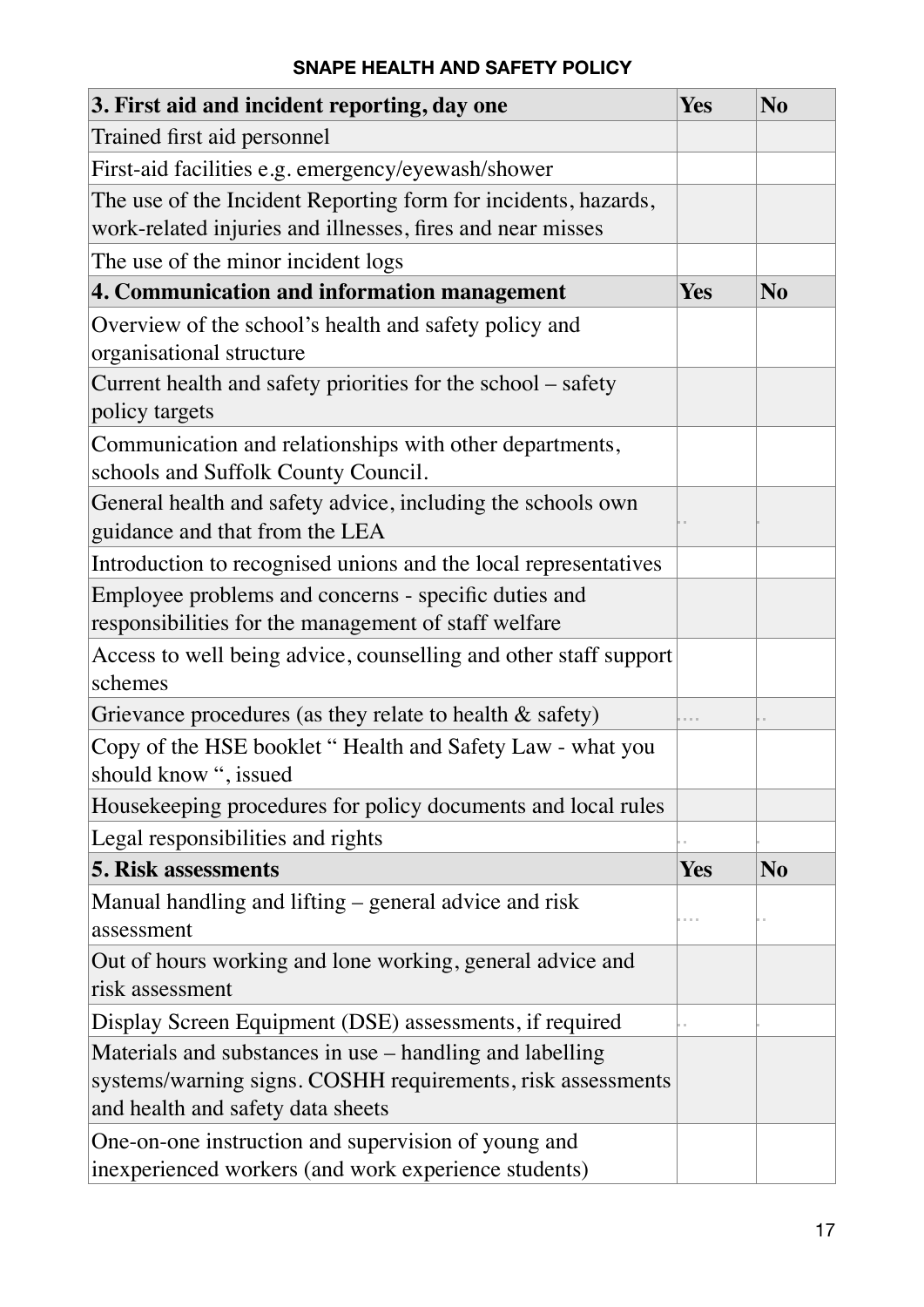| Initial advice to women of child bearing age about the need for |  |
|-----------------------------------------------------------------|--|
| expectant and new mothers' risk assessment                      |  |
| Working at height, general advice and risk assessment           |  |
| Arrangements for educational visits                             |  |

| For certain staff (head teacher, bursar,         |  |  |
|--------------------------------------------------|--|--|
| business manager, caretaker, etc) the            |  |  |
| arrangements for ensuring the duties relating    |  |  |
| to asbestos risk assessment management are       |  |  |
| fulfilled and that the asbestos survey report is |  |  |
| available.                                       |  |  |
| For certain staff (head teacher, bursar,         |  |  |
| business manager, caretaker, etc) the            |  |  |
| arrangements for ensuring the duties relating    |  |  |
| to the legionella risk assessment                |  |  |
| management are fulfilled, and water              |  |  |
| temperatures are monitored.                      |  |  |
| 6. Hazard spotting and reporting                 |  |  |
| Information on hazards which are specific to     |  |  |
| the school, and established controls or          |  |  |
| precautions.                                     |  |  |
| Reporting of hazards, the use of the hazard      |  |  |
| log                                              |  |  |
| General housekeeping and maintenance of          |  |  |
| access and egress                                |  |  |
| 7. General workplace safety                      |  |  |
| Safety procedures for machines                   |  |  |
| Safe stacking of materials                       |  |  |
| Restricted areas and equipment                   |  |  |
| Physical examinations relating to statutory      |  |  |
| maintenance requirements e.g. electrical         |  |  |
| equipment, fume cupboards and other              |  |  |
| exhaust ventilation equipment, lifts, hoists     |  |  |
| and lifting equipment, pressurised systems       |  |  |
| such as autoclaves and air compressors           |  |  |
| Work permit systems (for example,                |  |  |
| arrangements for visits and trips)               |  |  |